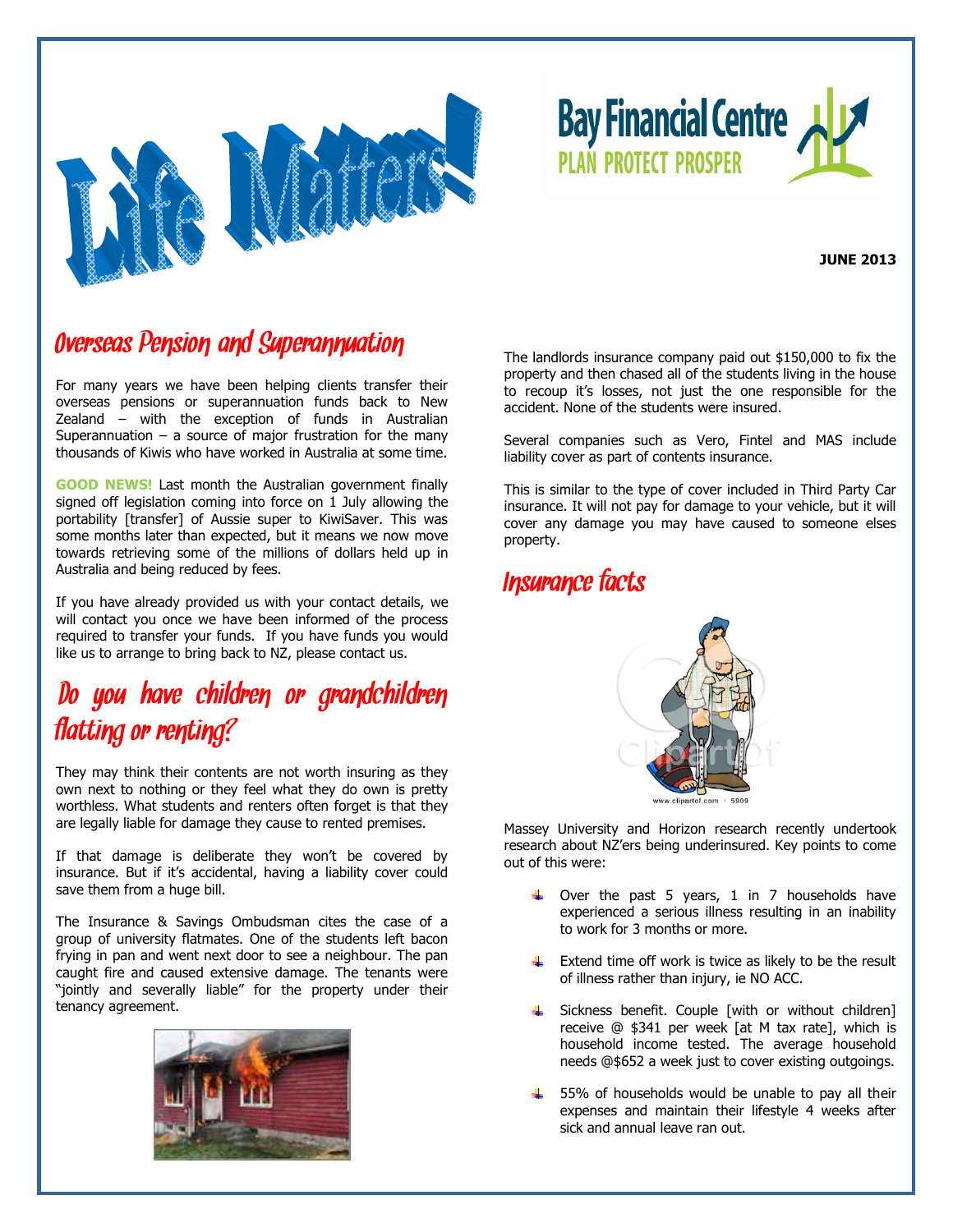- EACH WEEK, 288 households in NZ fall into this 4. situation.
- For some, this was aggravated by the need to also meet higher health costs. "It was the worst time ever. No one helped apart from our families".

### Insurance payment statistics

The insurance industry pays out millions of dollars every year to policy holders who claim on their policies. If it wasn't for the insurance industry, billions of dollars would be lost to the NZ economy each year.

We thought the following statistics from just one of the companies we use – Fidelity Life and just one of their types of cover – Income Replacement, would reinforce the size of the industry and how important it is to protect your income from disaster.

The average duration of all claims is particularly interesting. Could your family survive with no income for 17 months?

### **Income Protection Claims**

In the past three years (2010-2012) Fidelity Life has paid a total of \$26.4 million in Income Protection claims.

The details below are for one year to 30 June 2012.

### **Disability Types**

as % of Income Protection Claims 2012



#### **Some Interesting Facts:**

- ► Average Insured Monthly Benefit \$3,356
- > Average duration of all claims 17 months
- ► Claims due to illness 51%
- ► Claims due to accident 49%
- > 285 new income protection claims
- 80% males and 20% females
- > 13% of claims in age band 40-44
- 14% of claims in age band 45-49
- > 24% of claims in age band 50-54
- Youngest Claimant 23 and oldest 64
- Average age of claimant 46

# Self Employed? ACC?

# Disability Income replacment?

#### Are you self employed?

Do you take drawings or are a shareholder/employee? Does your accountant reduce your taxable income to the lowest amount possible?

Do you think accidents or major illness only happens to someone else?

Have you considered the consequences of this in the event of an ACC claim? We regularly come across clients with a taxable income of less than \$30,000. Great for reducing tax and ACC levies, but what if they had to claim ACC? ACC Cover Plus only pays a maximum of 80% of your last years gross income. We reckon 80% of \$30,000 isn't much, even more so after tax is taken out!

ACC provide a solution in the form of ACC Cover Plus Extra. This guarantees your pre approved amount of payment from ACC. No mucking around quantifying your income or getting your latest figures to the accountant when you are incapacitated.

#### **Remember, in the event of an illness, ACC aren't interested!**

Talk to us for further advice on your options and the benefits.

### House Insurance is changing

The effects of the Christchurch earthquakes have spread throughout the insurance industry in New Zealand. From this year, at annual renewal time, every house policy will be insured on an insured cost of replacement basis. No longer will you have the choice of rebuilding to the equivilent quality, no matter what the cost. You will now be required to provide a cost to rebuild figure and your premium will reflect this amount. Estimate too much and you will be paying too much in the way of premiums. Estimate too little and you may be left thousands of dollars out of pocket in the event of a total loss.

The website [www.need2know.org.](http://www.need2know.org/) is an insurance industry site with a calculator to assist you in estimating the cost of rebuilding. It appears to be a guide and is just that  $-$  a guide. There may be many costs that are not covered. If your house is not a typical 3 bedroom  $+$  study single story on a flat section, actual rebuilding costs may be tens of thousands different to the calculator. We suggest doing some homework well before you get your renewal notice. A quantity surveyor may be needed to provide accurate rebuilding costs. Rumour has it they may be hard to come by at short notice over the next couple of years.

We suggest you do not rely of the government valuation provided on your rates notice. This is a computer generated value that may not have any bearing on your cost to replace.